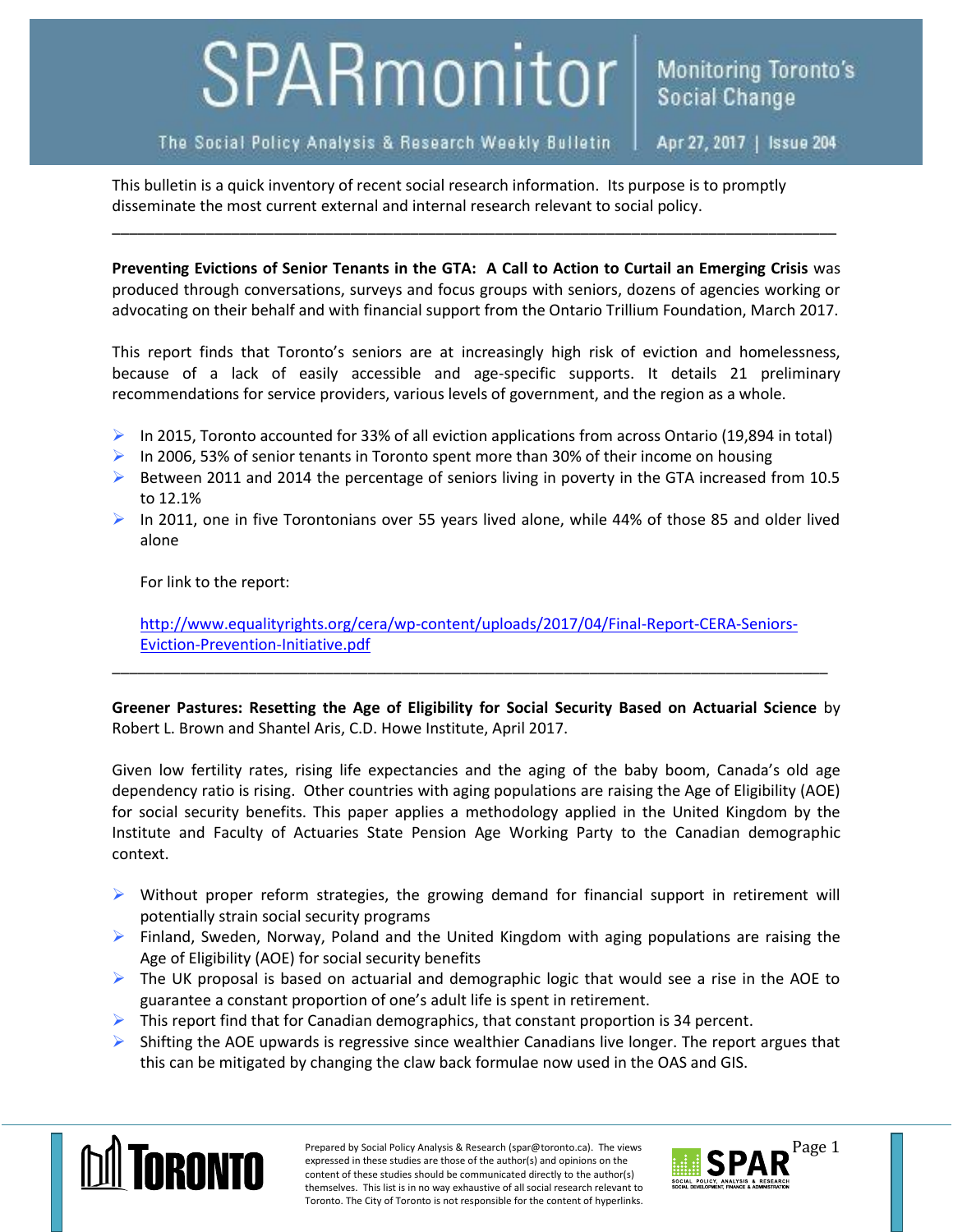For link to the report:

[https://www.cdhowe.org/sites/default/files/attachments/research\\_papers/mixed/Commentary\\_47](https://www.cdhowe.org/sites/default/files/attachments/research_papers/mixed/Commentary_475.pdf) [5.pdf](https://www.cdhowe.org/sites/default/files/attachments/research_papers/mixed/Commentary_475.pdf)

\_\_\_\_\_\_\_\_\_\_\_\_\_\_\_\_\_\_\_\_\_\_\_\_\_\_\_\_\_\_\_\_\_\_\_\_\_\_\_\_\_\_\_\_\_\_\_\_\_\_\_\_\_\_\_\_\_\_\_\_\_\_\_\_\_\_\_\_\_\_\_\_\_\_\_\_\_\_\_\_\_\_\_\_\_

## **Understanding Wealth Inequality in Canada** by Christopher A. Sarlo, Fraser Institute, April 2017.

This publication addresses the popular perception that wealth inequality has increased and finds that much of the concern is misplaced. Many of those in the bottom wealth quintile are young and have not yet had an opportunity to accumulate any wealth.

- $\triangleright$  There has been a 17% decline in the Gini Coefficient (the most popular indicator of inequality) on Canadian net worth between 1970 and 2012
- $\triangleright$  The top 20% of households own about 67% of the total wealth and the bottom 20% of households own less than 1%
- Evidence from US studies about the relative importance of the life-cycle effect vary considerably from the 30%-to-50% range to the 80% range—this paper finds that life-cycle effect accounts for between 80-87% of wealth inequality in Canada in 2012

For link to the report:

<https://www.fraserinstitute.org/sites/default/files/understanding-wealth-inequality-in-canada.pdf>

**Police Resources in Canada, 2016** by Jacob Greenland and Sarah Alam, Canadian Centre for Justice Statistics, Statistics Canada, March 2017.

\_\_\_\_\_\_\_\_\_\_\_\_\_\_\_\_\_\_\_\_\_\_\_\_\_\_\_\_\_\_\_\_\_\_\_\_\_\_\_\_\_\_\_\_\_\_\_\_\_\_\_\_\_\_\_\_\_\_\_\_\_\_\_\_\_\_\_\_\_\_\_\_\_\_\_\_\_\_\_\_\_\_\_\_\_

The changing nature of society, the economy, and technology has created new challenges for police services as they adapt their responsibilities in crime prevention, law enforcement, public assistance and maintenance of public order. The economics of policing and community safety have been at the forefront of these discussions with a focus on the cost-effectiveness and efficiency of policing practices, training, and education as societal and technological changes unfold.

Some of the highlights:

- $\triangleright$  There were 68,773 police officers in Canada on May 15, 2016. This represents a rate of police strength of 190 officers per 100,000 population and a decline of 1% from the previous year
- $\triangleright$  The 28,422 civilians employed by police services across Canada on May 15, 2016 represented 29% of all police personnel
- $\triangleright$  On May 15, 2016, women accounted for over 21% of all sworn officers. They represented 13% of senior officers in 2016—the highest proportion ever recorded—compared with 6% in 2006 and less than 1% in 1986
- $\triangleright$  The proportion of police officers aged 40 years and older has grown from 50% in 2012 to 55% in 2016